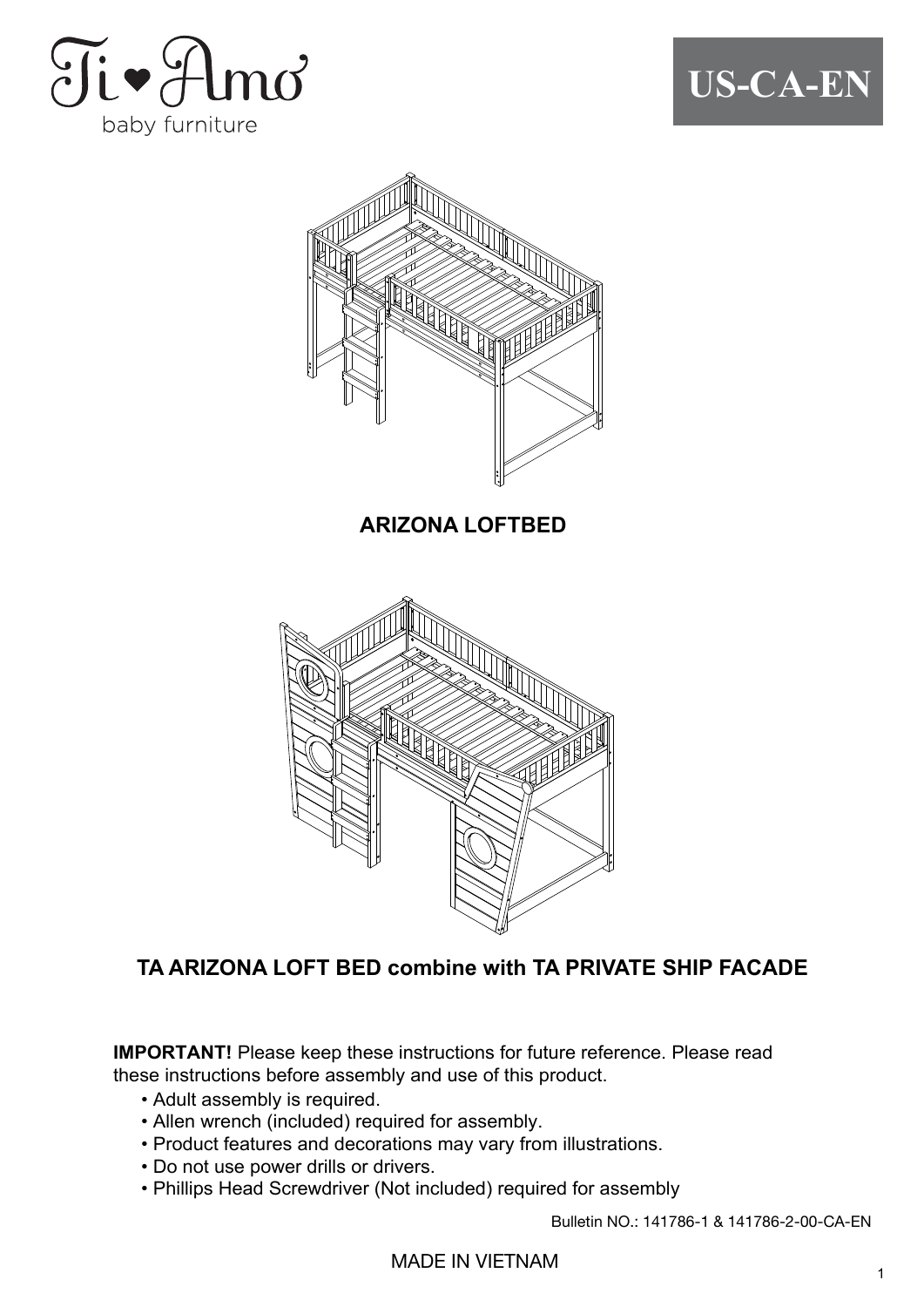#### Part List



#### <sup>2</sup> **Note: 2 Adults Needed for Assembly**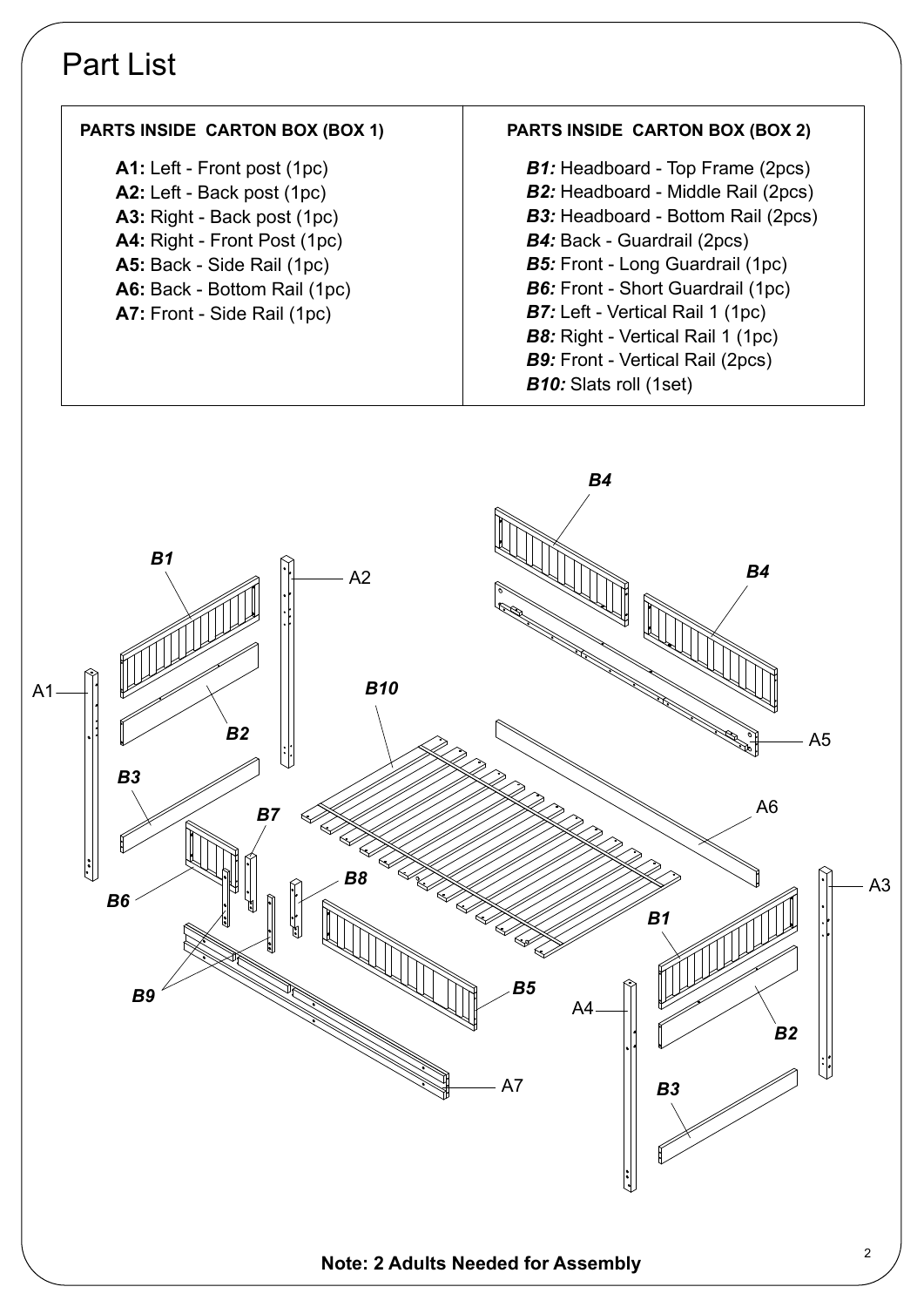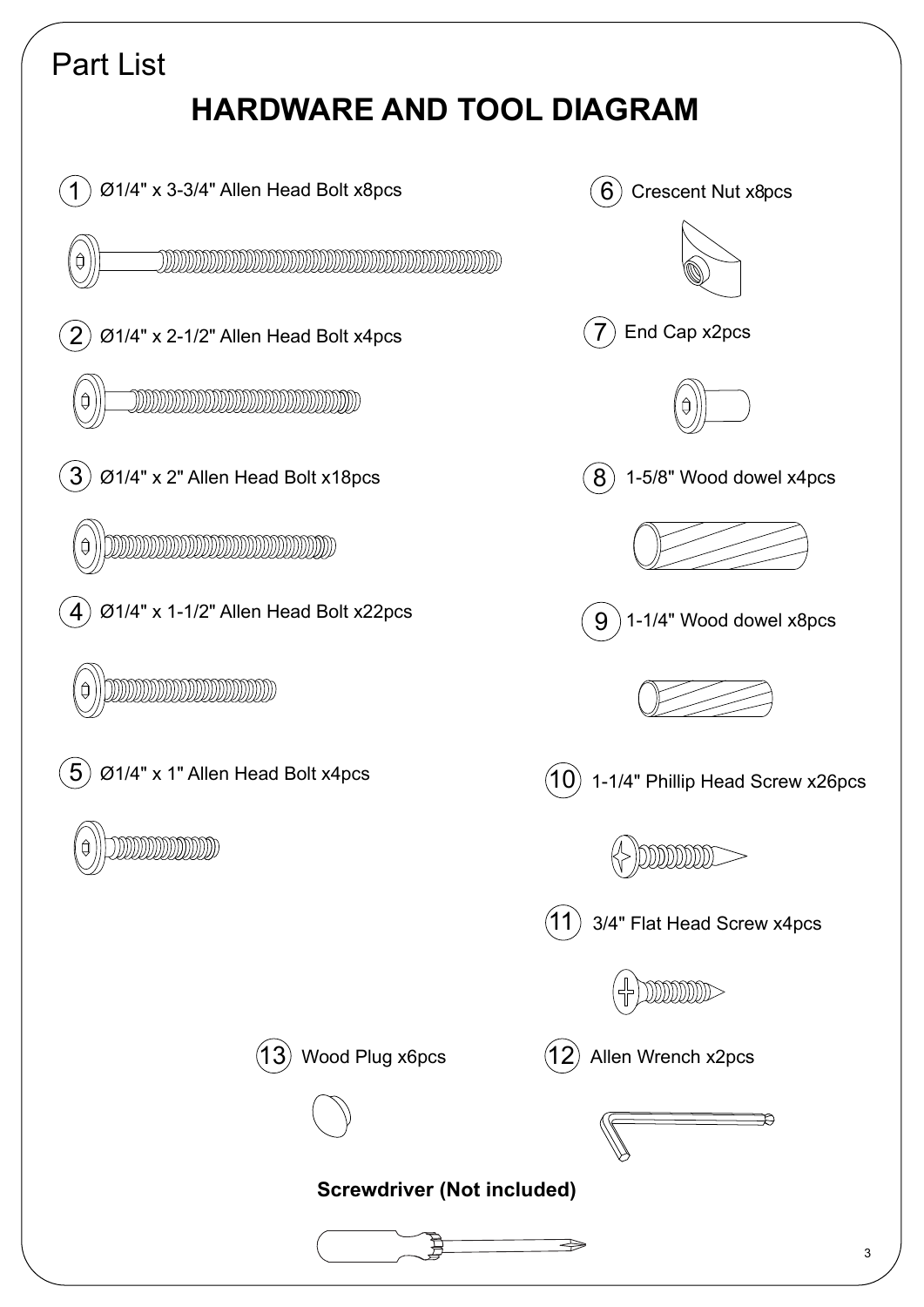#### **Furniture Care Instructions**

#### Room Climate Control

 Wood, when first cut contains more than 50 percent water. When it is prepared for furniture construction it is placed in a Kiln and the moisture content is brought down to 8 to 10 percent. Wood is porous and responds to its environment. If the room has high humidity it will absorb it and expand and if the humidity is low it will lose moisture and shrink.

 It is important that the humidity levels in the room be controlled from extremes of too much humidity or too little. Furniture should not be placed close to air-conditioning outlets, fireplaces, radiators, space heaters, humidifiers or dehumidifiers. Exposure to extreme variations of temperature and humidity can damage any fine wood product.

#### The Ideal Environment for Fine Furniture

 Fine wood furniture will have fewer problems when its environment is controlled at a temperature between 65 and 75 degrees and a relative humidity between 35 and 40 percent. Wood placed in an environment outside of those limits can and will shrink or expand and may develop some small cracks which are not material or structural defects.

#### Sticking Doors and Drawers

 With minor changes in temperature and humidity, doors and drawers may swell and be difficult to open or close. Tolerances have been built into the units but extreme conditions may still cause sticking. This will adjust back to normal over time but until it does, consider using a dehumidifier or rub candle wax or paraffin on the sides that stick.

#### Avoid Direct Sunlight

 Keep the furniture out of direct sunlight. Ultraviolet rays will fade colors and in some cases darken them. It can also cause crazing or hair line cracks in the finish. White finishes will yellow naturally over time and exposure to direct sunlight will hasten this natural process along with some woods darkening naturally over time; this is not considered to be a quality defect.

#### Proper Storage

 If you need to put your furniture in storage for any period of time, do not place furniturein a damp basement or hot dry attic. Allow air movement around the furniture and do not stack anything on it.

#### In General

- Protect furniture surface from hot or extremely cold items.
- Use coasters under hot or cold beverages.
- Do not use synthetic fabric under accessories or lamps.
- Protect tops from pens, markers and crayons.
- Oils from potpourri and other scented items can damage the furniture finish.
- Do not drag items across the surface of the furniture.
- Allow the surface to breath by rotating your accessories and lamps.
- Do not over polish the furniture, do it only two or three times a year. Over polishing can distort the natural finish of the product.
- Do not wax the furniture as wax build up can destroy the natural finish of the product.
- When moving furniture always lift the unit. Do not push or drag it to avoid damage to the legs.
- Keep the furniture level so doors and drawers open and close freely.
- Clean with a damp, not wet, cloth. Use only a mild soap. Do not use abrasive cleaners.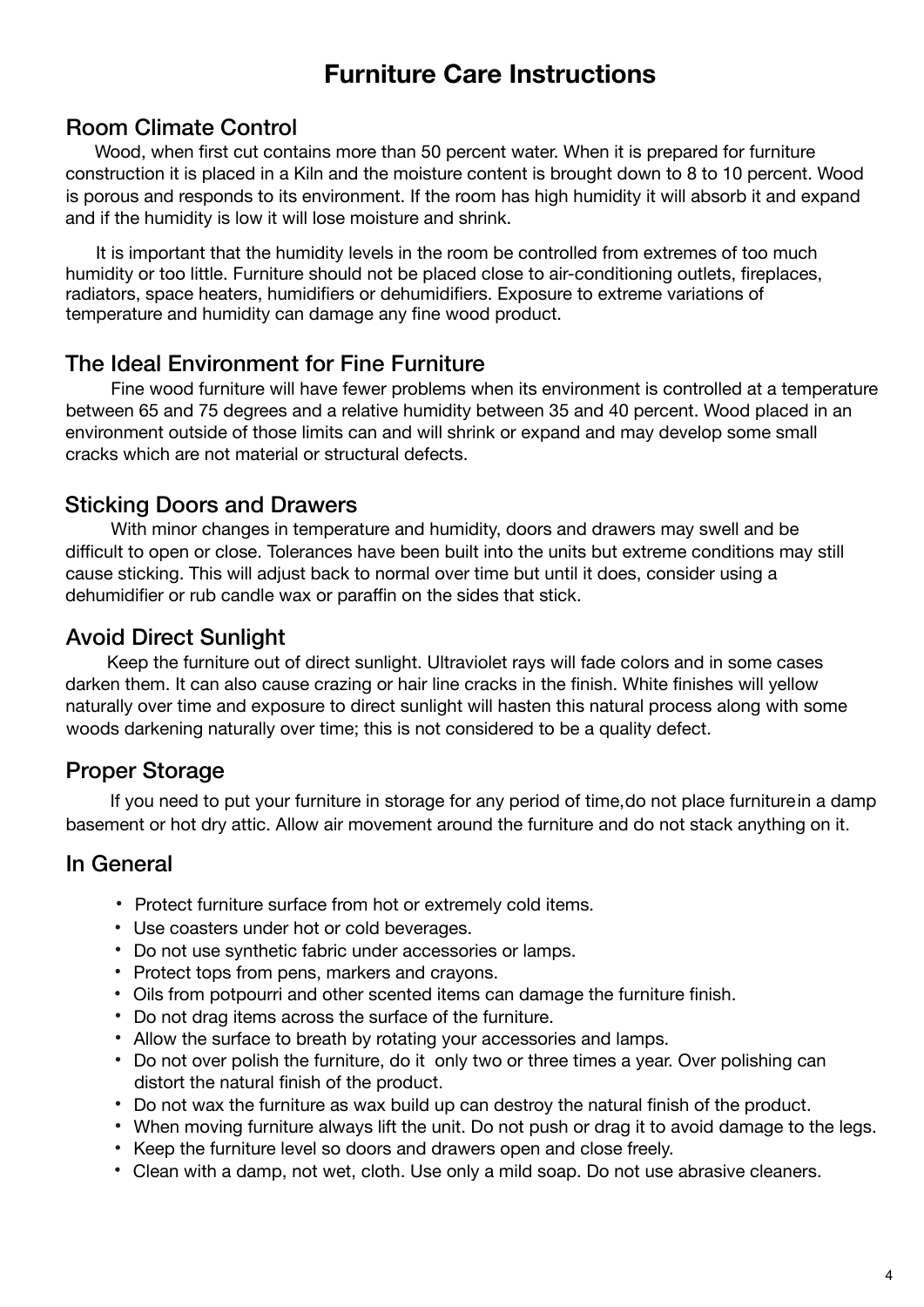# **STOP**

### IF YOU EXPERIENCE ANY ISSUES WITH THIS PRODUCT

## **BEFORE YOU RETURN THIS TO THE RETAILER**

PLEASE FOLLOW PROCEDURES ON THE BACK PAGE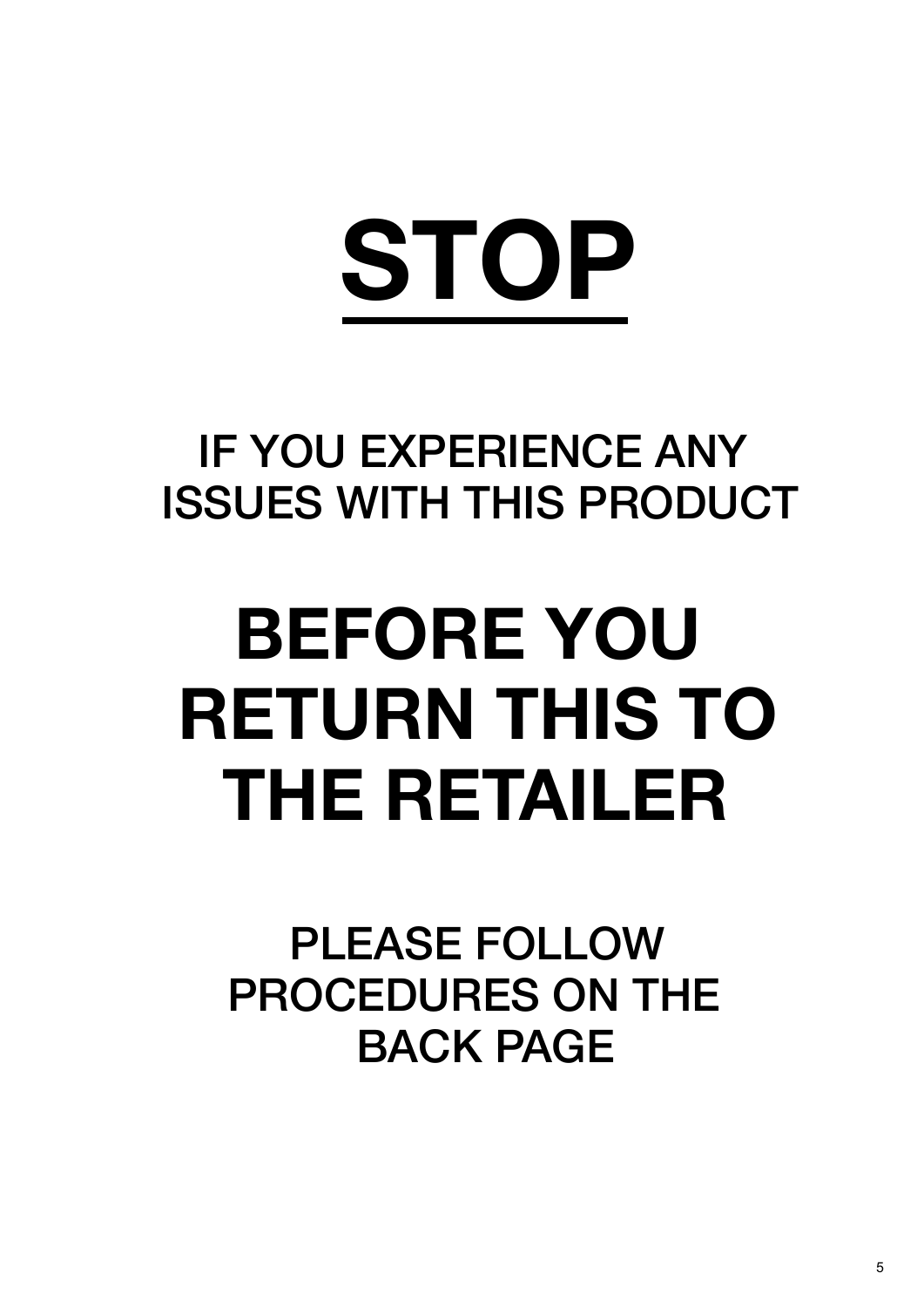

#### **TO HELP PREVENT SERIOUS OR FATAL INJURIES FROM ENTRAPMENT OR FALLS:**

- 1. FOLLOW THE INFORMATION ON THE WARNINGS APPEARING ON THE UPPER BUNK END STRUCTURE AND ON THE CARTON. DO NOT REMOVE WARNING LABEL FROM BED.
- 2. ALWAYS USE THE RECOMMENDED SIZE MATTRESS OR MATTRESS SUPPORT, OR BOTH, TO HELP PREVENT THE LIKELIHOOD OF ENTRAPMENT OR FALL.
- 3. SURFACE OF MATTRESS MUST BE AT LEAST 5 INCHES (127MM) BELOW THE UPPER EDGE OF GUARDRAILS.
- 4. DO NOT ALLOW CHILDREN UNDER 6 YEARS OF AGE TO USE THE UPPER BUNK.
- 5. PERIODICALLY CHECK AND ENSURE THAT THE GUARDRAIL, LADDER, AND OTHER COMPONENTS ARE IN THEIR PROPER POSITION, FREE FROM DAMAGE, AND THAT ALL CONNECTORS ARE TIGHT.
- 6. DO NOT ALLOW HORSEPLAY ON OR UNDER THE BED AND PROHIBIT JUMPING ON THE BED.
- 7. PROHIBIT MORE THAN ONE PERSON ON UPPER BUNK.
- 8. ALWAYS USE THE LADDER FOR ENTERING AND LEAVING THE UPPER BUNK.
- 9. DO NOT USE SUBSTITUTE PARTS. CONTACT THE MANUFACTURER OR DEALER FOR REPLACEMENT PARTS.
- 10. USE OF A NIGHT LIGHT MAY PROVIDE ADDED SAFETY PRECAUTION FOR A CHILD USING THE UPPER BUNK.
- 11. ALWAYS USE GUARDRAILS ON BOTH LONG SIDES OF THE UPPER BUNK. IF THE BUNK BED WILL BE PACED NEXT TO THE WALL, THE GUARDRAIL THAT RUNS THE FULL LENGTH OF THE BED SHOULD BE PLACED AGAINST THE WALL TO PREVENT ENTRAPMENT BETWEEN THE BED AND WALL.
- 12. THE USE OF WATER OR SLEEP FLOTATION MATTRESSES IS PROHIBITED.
- 13. USE ONLY MATTRESS WHICH IS 74-75 INCHES LONG AND 37 1/2- 38 1/2 INCHES WIDE ON UPPER BUNK.
- 14. KEEP THESE INSTRUCTIONS FOR FUTURE REFERENCE.

**STRANGULATION HAZARD** - NEVER ATTACH OR HANG ITEMS TO ANY PART OF THE BUNK BED THAT ARE NOT DESIGNED FOR USE WITH THE BED; FOR EXAMPLE, BUT NOT LIMITED TO, HOOKS, BELTS, AND JUMP ROPES.

#### **SIZE OF MATTRESS AND FOUNDATION:**

USE ONLY MATTRESS WHICH IS 74"-75" LONG AND 37 1/2" - 38 1/2" WIDE ON UPPER BUNK. ENSURE THICKNESS OF MATTRESS DOES NOT EXCEED 8" AND MATTRESS IS AT LEAST 5" BELOW UPPER EDGE OF GUARDRAILS.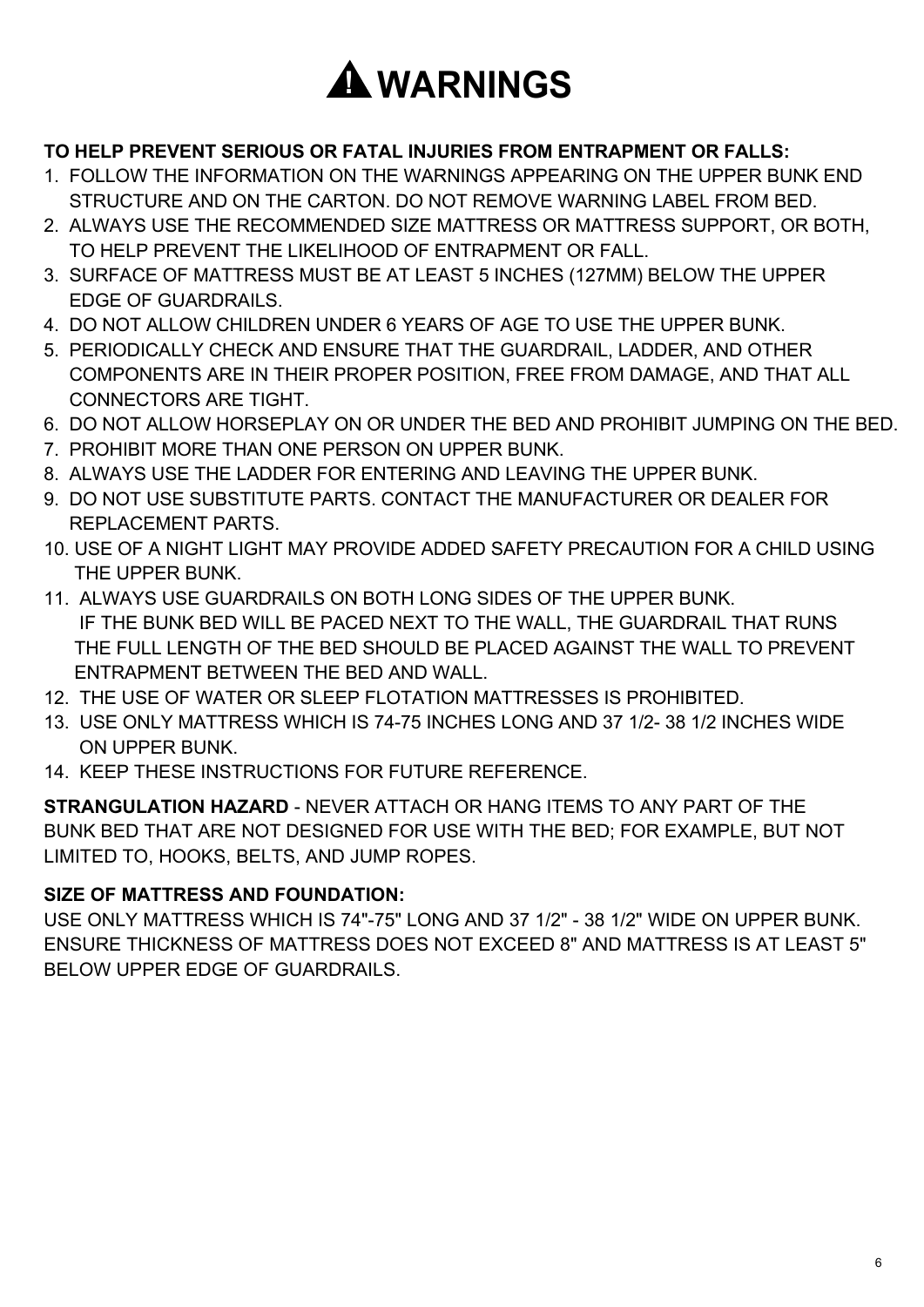#### **ASSEMBLY STEP 1 (LOFT BED)**









7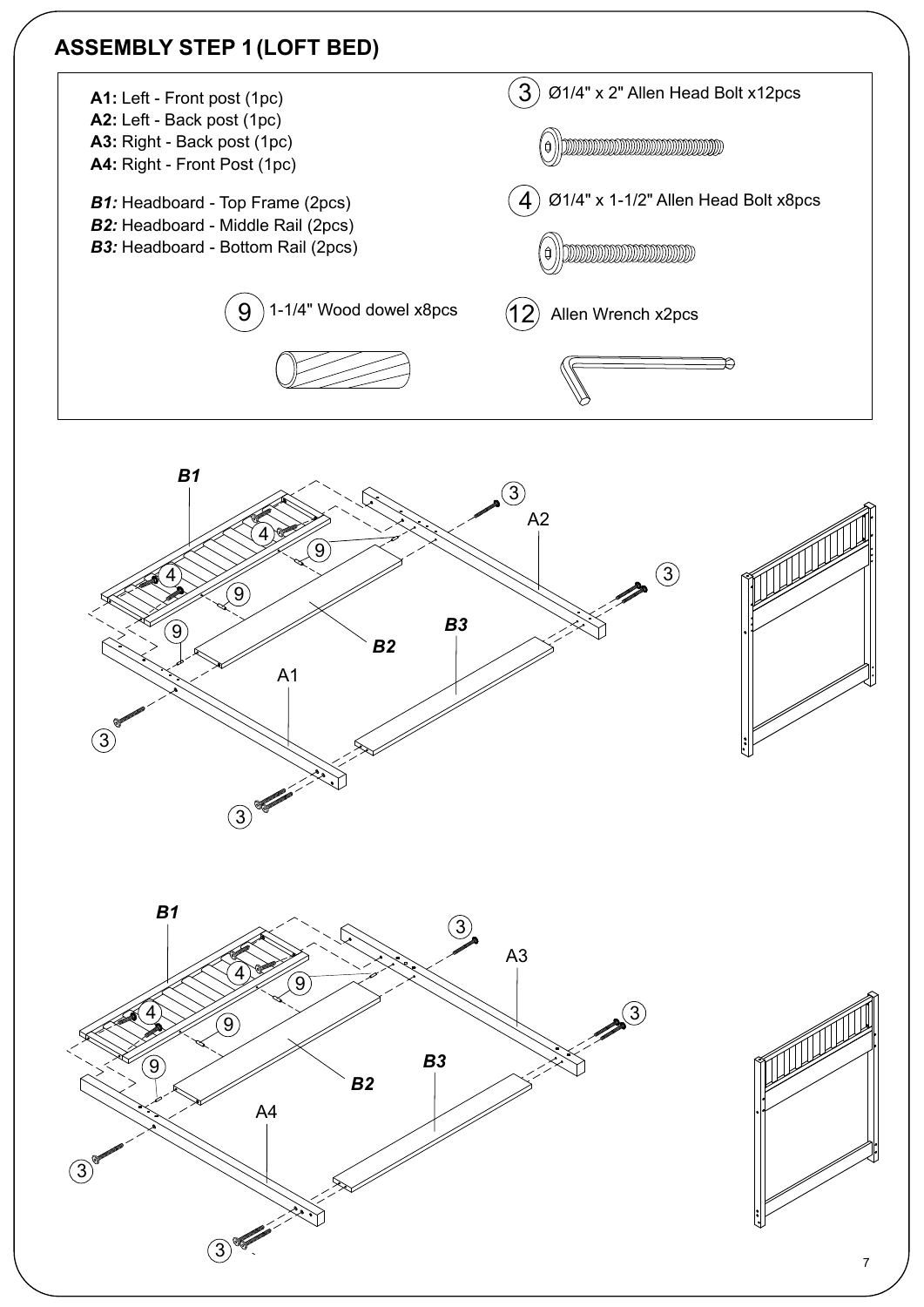#### **ASSEMBLY STEP 2 (LOFT BED)**



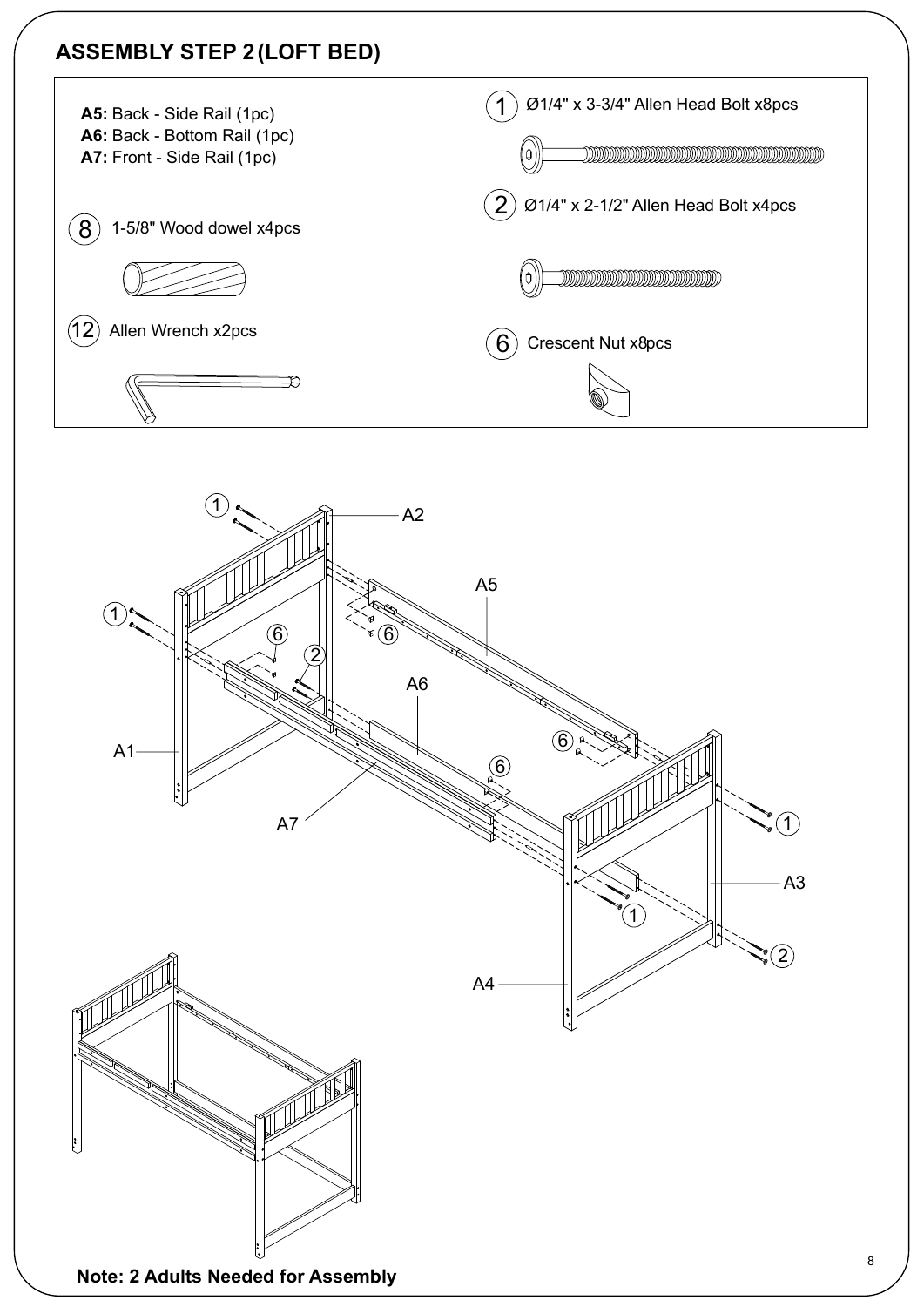#### **ASSEMBLY STEP 3 (LOFT BED)**

*B10:* Slats roll (1set)  $(10)$  1-1/4" Phillip Head Screw x26pcs



#### **Tournevis (non inclus)**



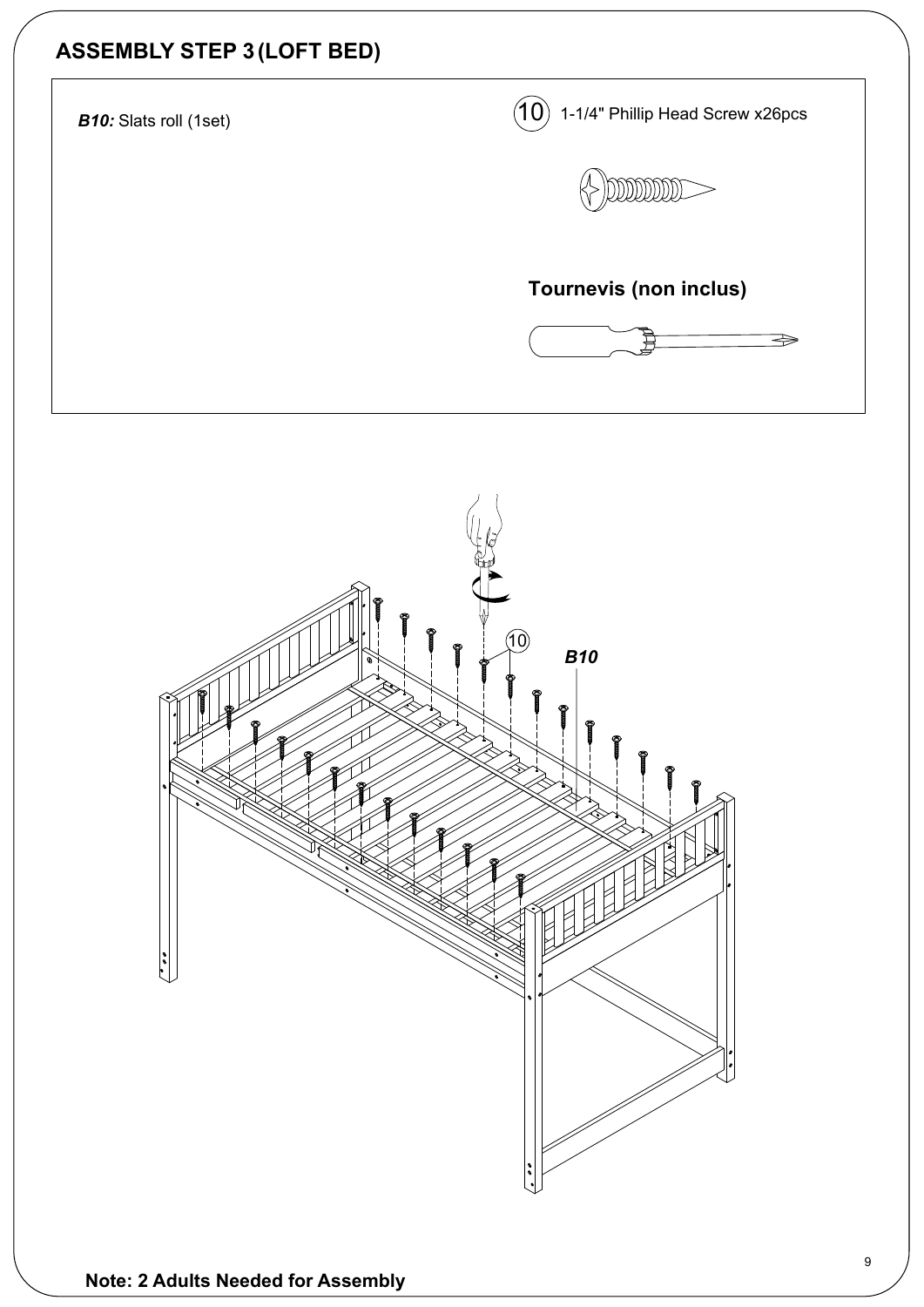#### **ASSEMBLY STEP 4 (LOFT BED)**  $\left( \overline{3}\right)$  Ø1/4" x 2" Allen Head Bolt x2pcs *B4:* Back - Guardrail (2pcs)  $(\circ)$  ) dimensional dimensional dimensional  $(\circ)$  $\left( \boldsymbol{4}\right)$  Ø1/4" x 1-1/2" Allen Head Bolt x6pcs  $(7)$  End Cap x2pcs  $\left( 12\right)$  Allen Wrench x2pcs  $\left( 0\right)$  municipal measurement

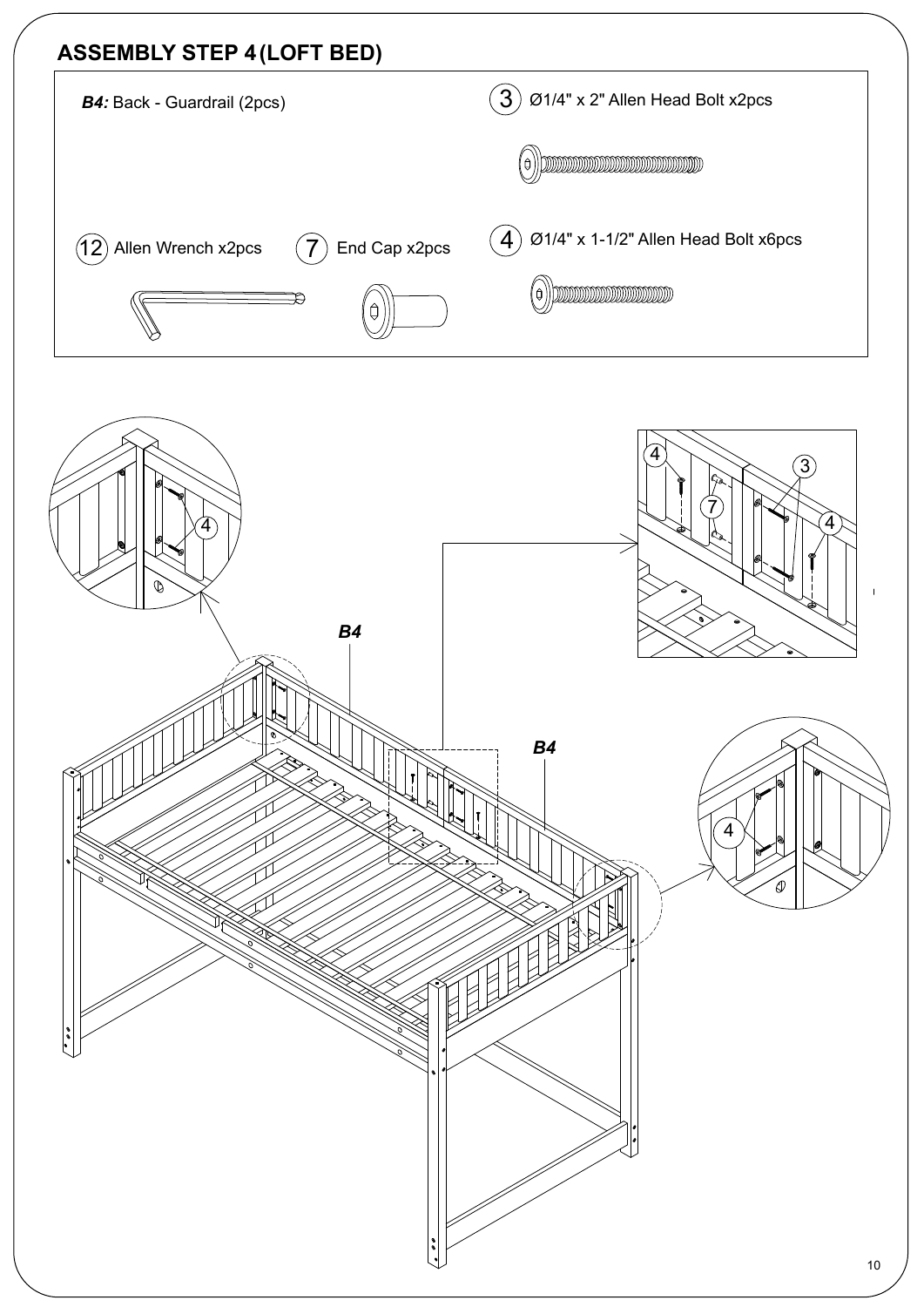#### **ASSEMBLY STEP 5 (LOFT BED)**





11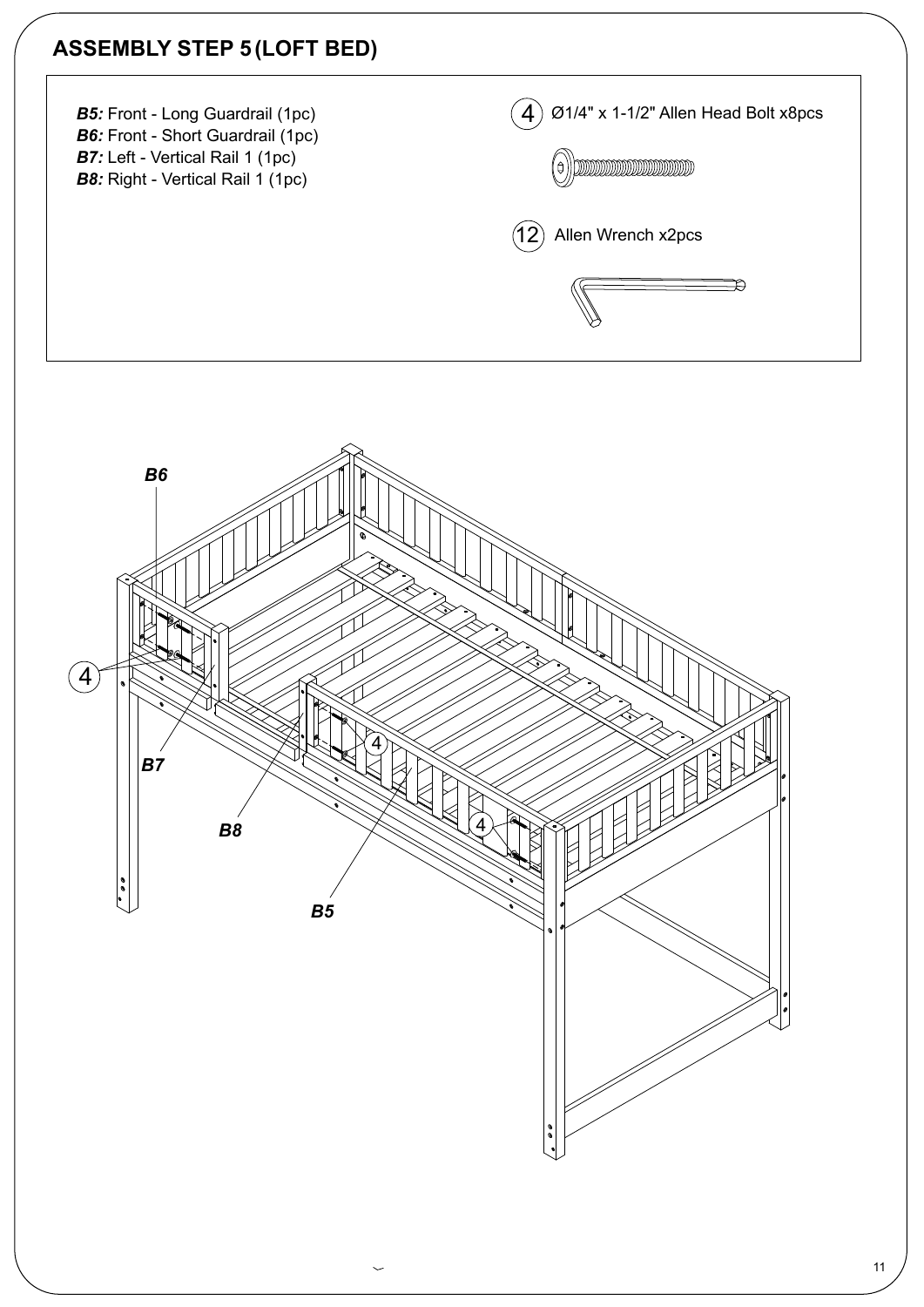#### **ASSEMBLY STEP 6 (LOFT BED)**



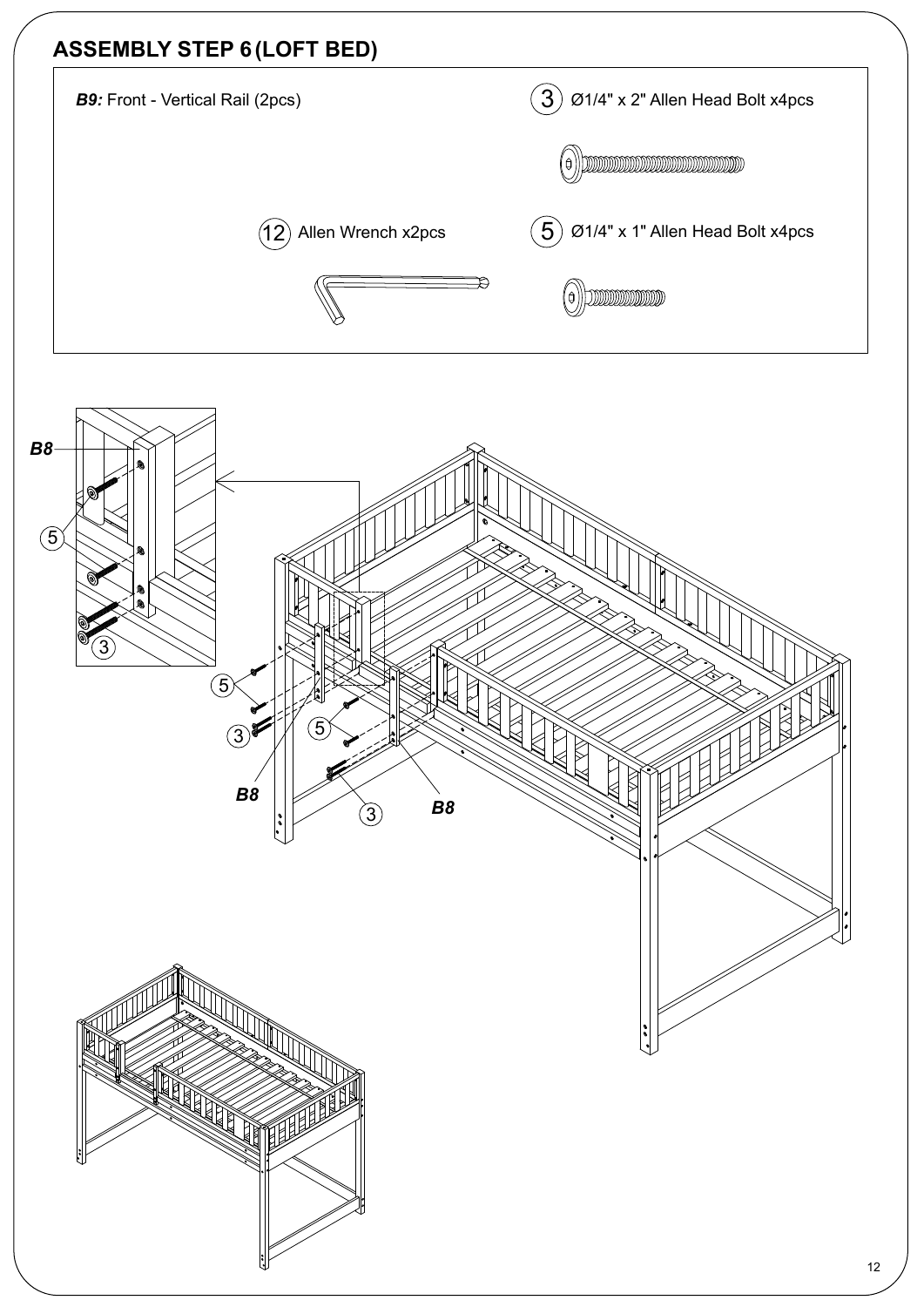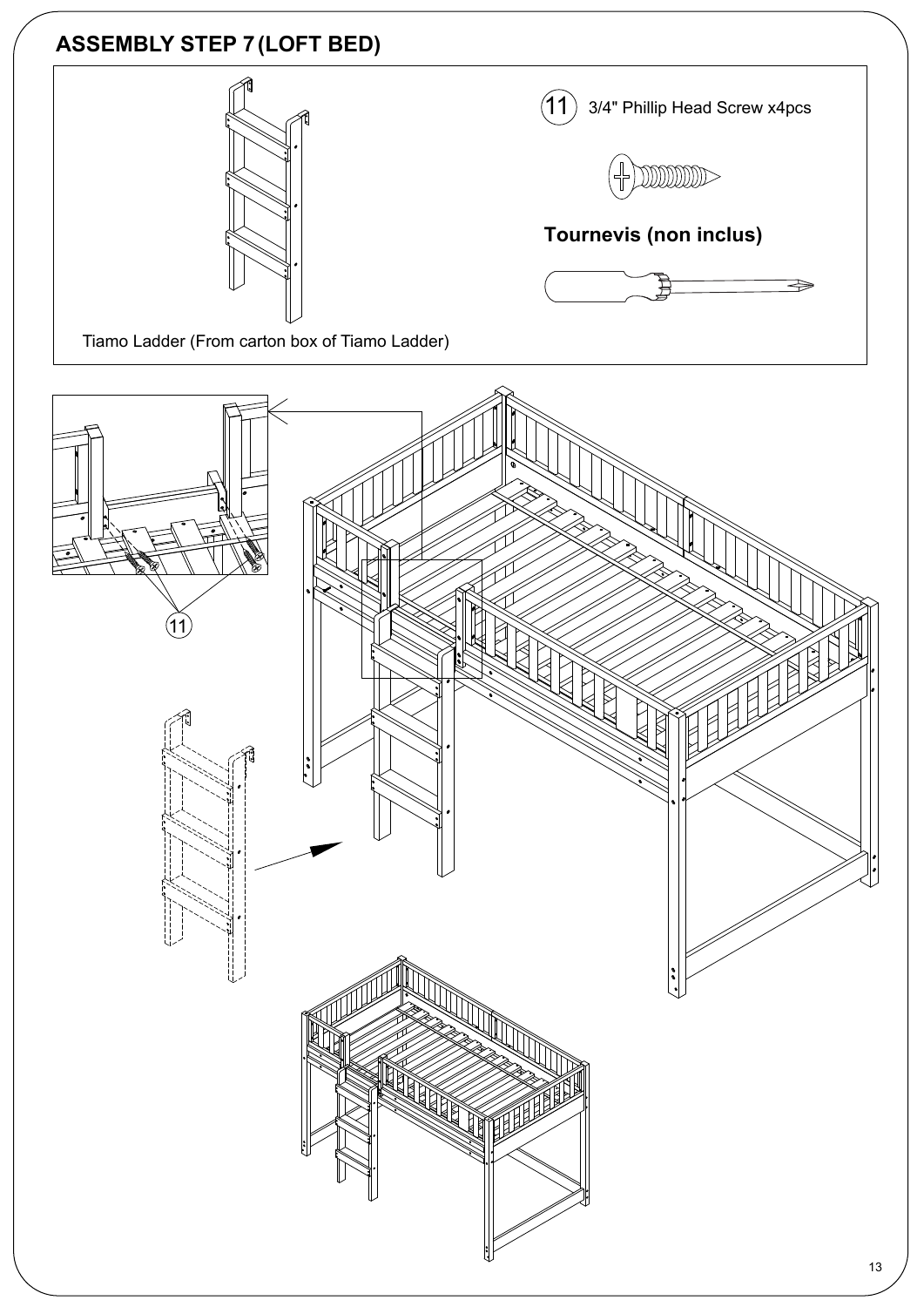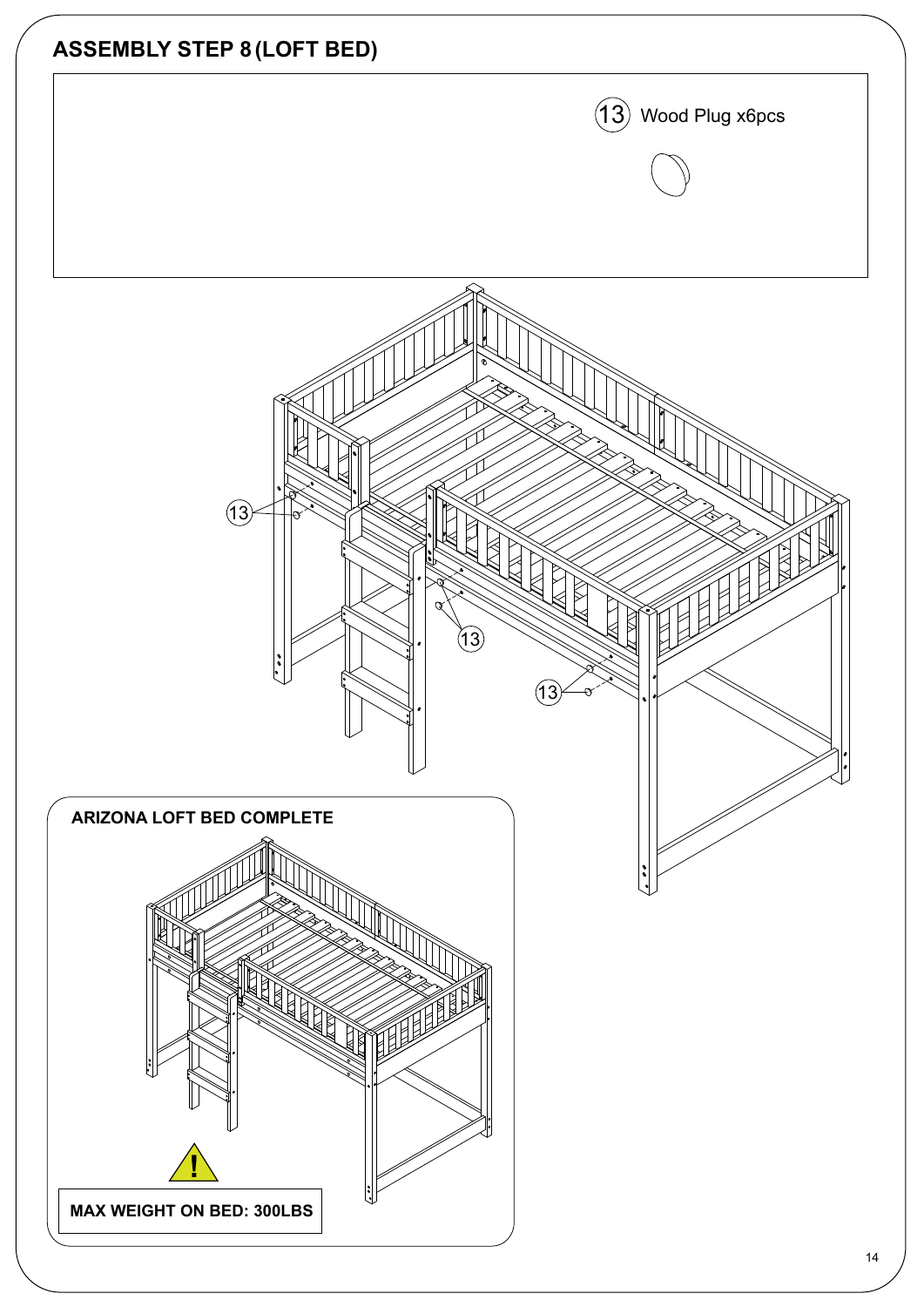#### **TA ARIZONA LOFT BED combine with TA PIRATE SHIP FACADE**



**Note: 2 Adults Needed for Assembly**